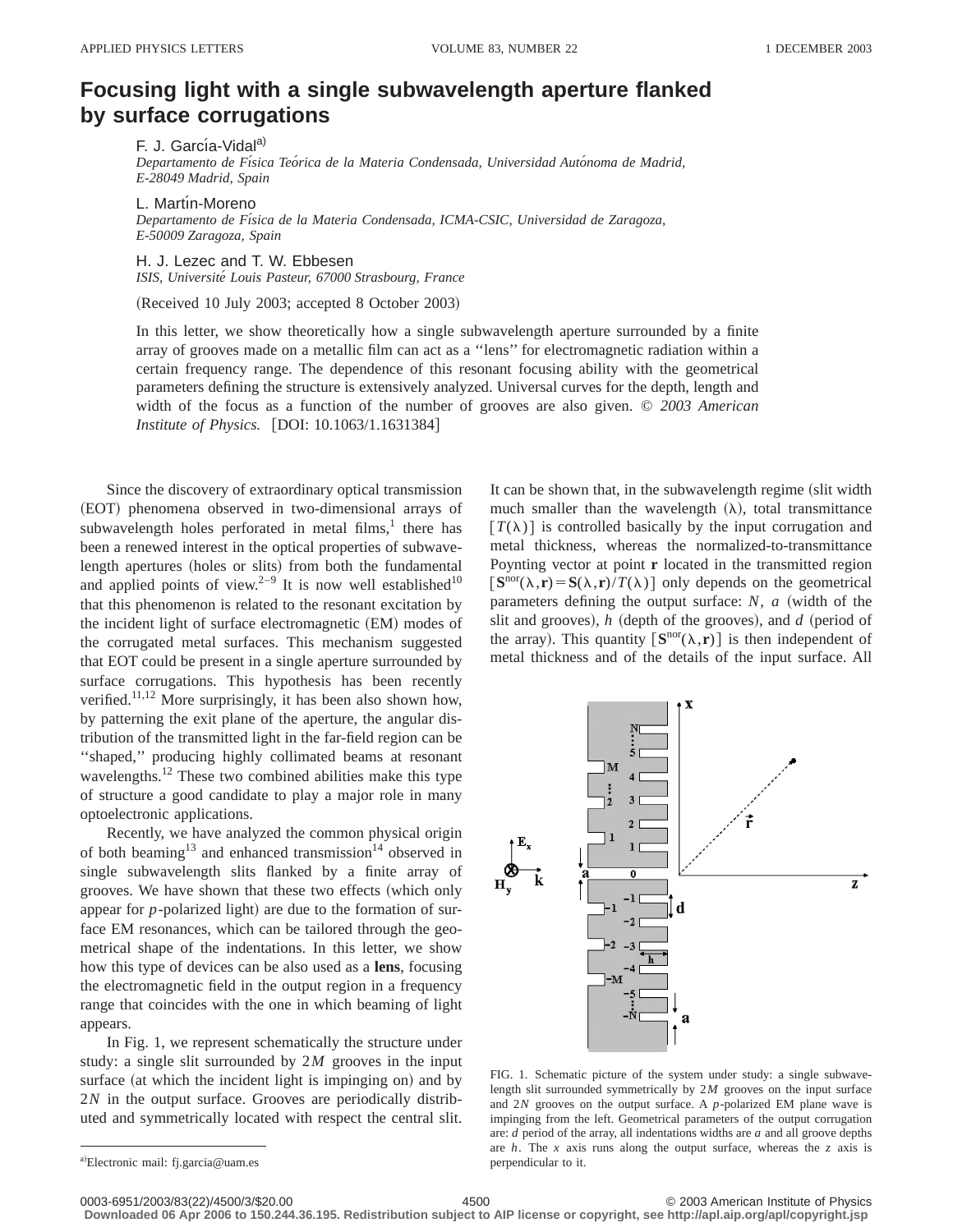calculations we present in this short letter are for *p*-polarized light. Let us outline the main points of our theoretical formalism; details of the calculations can be found in.<sup>13,14</sup> We perform a a modal expansion of the EM fields in the different regions and, as we are interested in the subwavelength regime, we only consider the fundamental propagating eigenmode in grooves and central slit. We also assume perfect metal boundary conditions, so that no absorption is present in the system. Although, in principle, it is expected that this approximation should fail in addressing real metals in the optical regime we have previously shown<sup>13,14</sup> that this approach is accurate enough to describe in semiquantitative terms the underlying physics displayed by nanostructured good metals like silver and gold at optical wavelengths. Within this formalism, the *y* component of the magnetic field in the output region can be written in a Huyghen's-principle form as

$$
H_{y}(\mathbf{r}) = \frac{1}{\mu_{0}c} \sum_{\alpha} E_{\alpha}G(\alpha, \mathbf{r}),
$$
\n(1)

and all other components of the EM field can be obtained from  $H<sub>v</sub>(\mathbf{r})$  for the polarization considered. Here,  $\alpha$  runs over all indentations of the output surface (from  $-N$  to *N*, with  $\alpha=0$  labeling the central slit).  $E_{\alpha}$  is related to the *x* component of the electric field at the opening  $\alpha$  at  $z=0$  and  $G(\alpha, \mathbf{r})$  is a Green's function providing the EM field at point **r** radiated by indentation  $\alpha$  (see Ref. 13 for the precise mathematical expression of these quantities). From Eq.  $(1)$ , it is clear that, in order to have a nonisotropic radiation pattern,  $E_a$  must be large at several indentations. In Ref. 13, we studied the conditions leading to large  $E_\alpha$ : excitation of single groove cavity modes (controlled by  $a$  and  $h$ ) plus in-phase coupling between indentations (which is stronger at  $\lambda \approx d$ ). Therefore, for fixed *d*, *a*, and *N*, there is an optimum value of *h* for which  $E_a$  are large, and hence the beaming effect could be observed at a resonant wavelength  $\lambda_R$ . For example, for  $d = 500$  nm,  $a = 40$  nm, and  $N = 10$  (typical values used in previous experiments), the optimum depth is  $h_{opt}$ =83.5 nm, and beaming effect appears for  $\lambda_R$  $=$  532 nm. In Fig. 2(a), we show the corresponding electricfield intensity profile for this particular case. By looking at the far-field region, a highly collimated beam with a very low divergence (around  $3^{\circ}$ ) is observed, but also it is worth commenting on the appearance of a very elongated focus (note the different scale units in  $x$  and  $z$  axes) at around  $z$ =46.3  $\mu$ m, in the intermediate region (between near- and far-field regions). Clearly, there is a focusing effect associated with the beaming phenomenon. Let us now concentrate on the properties of this focus for the wavelength at which beaming is maximum. At the end of the letter, we will consider focusing for wavelengths close to this resonant condition. In Figs.  $2(b)$  and  $2(c)$  (black line), we give more details of the focus by cutting panel (a) at the line  $x=0$  in panel (b) and by the line of maximum e-field intensity ( $z=46.3 \mu$ m) in panel  $(c)$ . These curves also help us to further characterize the focus by defining the focal length  $(f,$  distance to the surface of maximum of e-field intensity), focal depth  $( \Delta, \text{full} )$ width at half-maximum of e-field intensity along the *z* direction), and focal width  $(\delta$ , as before, but this time along the *x* direction).



FIG. 2. (Color) (a) E-field intensity profile (arbitrary units) as a function of *x* and *z* (in microns) for the case  $N=10$ ,  $d=500$  nm,  $a=40$  nm and *h* = 83.5 nm, and for the resonant  $\lambda_R$ = 532 nm. (b) Cut along the line *x* = 0 of previous picture (black line) and the corresponding ones for different values of the set  $(a,h)$  that also give maximum beaming (see Fig. 3). (c) Cut along the line  $z=46.3 \mu m$  of panel a (black line) and the corresponding ones for the same set of  $(a,h)$  values of panel (b). Note that in panels (b) and (c), the curves corresponding to  $a=20$  nm (blue) and  $a=40$  nm (black) are practically the same.

We have found that for fixed *N*, there is a combination of  $(a,h)$  values that give the same  $\lambda_R$ . Furthermore, as shown in Figs.  $2(b)$  and  $2(c)$ , the corresponding EM-field profiles are, in the subwavelength regime  $(a \ll \lambda)$ , virtually the same for all those cases; that is, they depend only on  $\lambda_R$ . This, combined with the fact that Maxwell equations are scale invariant for systems comprised of perfect metals, means that all lengths defining the focus at  $\lambda_R$  (when defined in terms of a  $d$ , which we have chosen as length scale) depend only on N. This allows us to **fully** characterize the focus by the curves rendered in Fig. 3. Those curves are *universal*; that is, by scaling appropriately all lengths defining the structure by a common factor, this type of structure

**Downloaded 06 Apr 2006 to 150.244.36.195. Redistribution subject to AIP license or copyright, see http://apl.aip.org/apl/copyright.jsp**